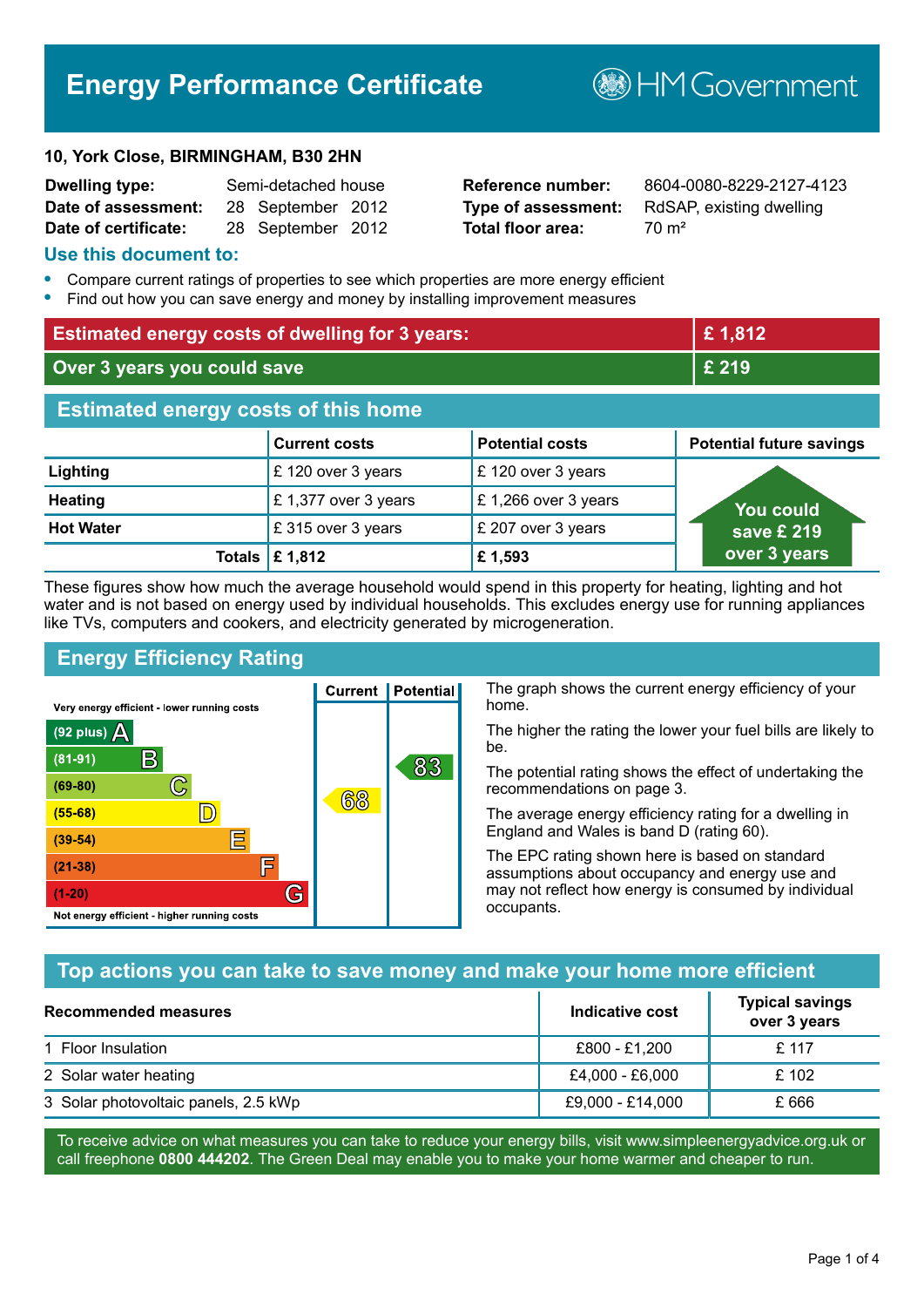**Energy Performance Certificate**

#### **Summary of this home's energy performance related features**

| <b>Element</b>        | <b>Description</b>                         | <b>Energy Efficiency</b> |
|-----------------------|--------------------------------------------|--------------------------|
| Walls                 | Cavity wall, as built, insulated (assumed) | ★★★★☆                    |
| Roof                  | Pitched, 100 mm loft insulation            | ★★★☆☆                    |
| Floor                 | Solid, no insulation (assumed)             |                          |
| Windows               | Fully double glazed                        | ★★★★☆                    |
| Main heating          | Boiler and radiators, mains gas            | ★★★★☆                    |
| Main heating controls | Programmer and room thermostat             | ★★★☆☆                    |
| Secondary heating     | Room heaters, mains gas                    |                          |
| Hot water             | From main system                           | ★★★★☆                    |
| Lighting              | Low energy lighting in all fixed outlets   | *****                    |

Current primary energy use per square metre of floor area: 202 kWh/m² per year

The assessment does not take into consideration the physical condition of any element. 'Assumed' means that the insulation could not be inspected and an assumption has been made in the methodology based on age and type of construction.

#### **Low and zero carbon energy sources**

Low and zero carbon energy sources are sources of energy that release either very little or no carbon dioxide into the atmosphere when they are used. Installing these sources may help reduce energy bills as well as cutting carbon. There are none provided for this home.

### **Your home's heat demand**

For most homes, the vast majority of energy costs derive from heating the home. Where applicable, this table shows the energy that could be saved in this property by insulating the loft and walls, based on typical energy use (shown within brackets as it is a reduction in energy use).

| <b>Heat demand</b>           | <b>Existing dwelling</b> | Impact of loft<br>insulation | Impact of cavity<br>wall insulation | Impact of solid<br>wall insulation |
|------------------------------|--------------------------|------------------------------|-------------------------------------|------------------------------------|
| Space heating (kWh per year) | 7.047                    | (394)                        | N/A                                 | N/A                                |
| Water heating (kWh per year) | 2,437                    |                              |                                     |                                    |

You could receive Renewable Heat Incentive (RHI) payments and help reduce carbon emissions by replacing your existing heating system with one that generates renewable heat, subject to meeting minimum energy efficiency requirements. The estimated energy required for space and water heating will form the basis of the payments. For more information, search for the domestic RHI on the www.gov.uk website.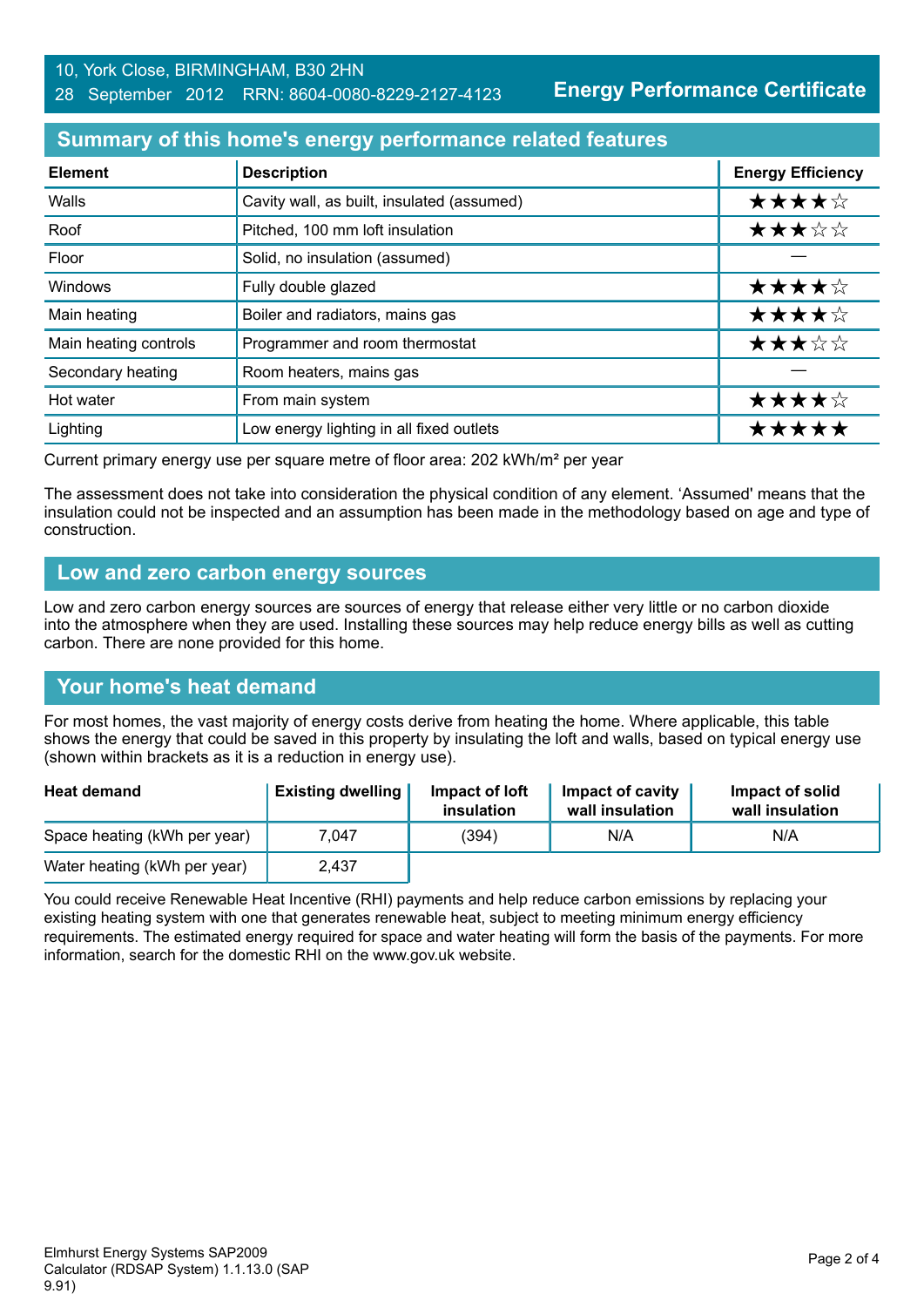#### 10, York Close, BIRMINGHAM, B30 2HN 28 September 2012 RRN: 8604-0080-8229-2127-4123

#### **Recommendations**

The measures below will improve the energy performance of your dwelling. The performance ratings after improvements listed below are cumulative; that is, they assume the improvements have been installed in the order that they appear in the table. To receive advice on what measures you can take to reduce your energy bills, visit www.simpleenergyadvice.org.uk or call freephone 0800 444202. Before installing measures, you should make sure you have secured the appropriate permissions, where necessary. Such permissions might include permission from your landlord (if you are a tenant) or approval under Building Regulations for certain types of work.

| <b>Recommended measures</b>        | Indicative cost  | <b>Typical savings</b><br>per year | <b>Rating after</b><br>improvement |
|------------------------------------|------------------|------------------------------------|------------------------------------|
| Floor Insulation                   | £800 - £1,200    | £ 39                               | C70                                |
| Solar water heating                | £4,000 - £6,000  | £ 34                               | C72                                |
| Solar photovoltaic panels, 2.5 kWp | £9,000 - £14,000 | £ 222                              | <b>B83</b>                         |

# **Financial Support and the Green Deal**

Green Deal Finance allows you to pay for some of the cost of your improvements in instalments under a Green Deal Plan (note that this is a credit agreement, but with instalments being added to the electricity bill for the property). The availability of a Green Deal Plan will depend upon your financial circumstances. There is a limit to how much Green Deal Finance can be used, which is determined by how much energy the improvements are estimated to **save** for a 'typical household'.

You may also be able to obtain support towards repairs or replacements of heating systems and/or basic insulation measures under the ECO scheme, provided that you are in receipt of qualifying benefits or tax credits. To learn more about this scheme and the rules about eligibility, visit www.simpleenergyadvice.org.uk or call freephone **0800 444202** for England and Wales.